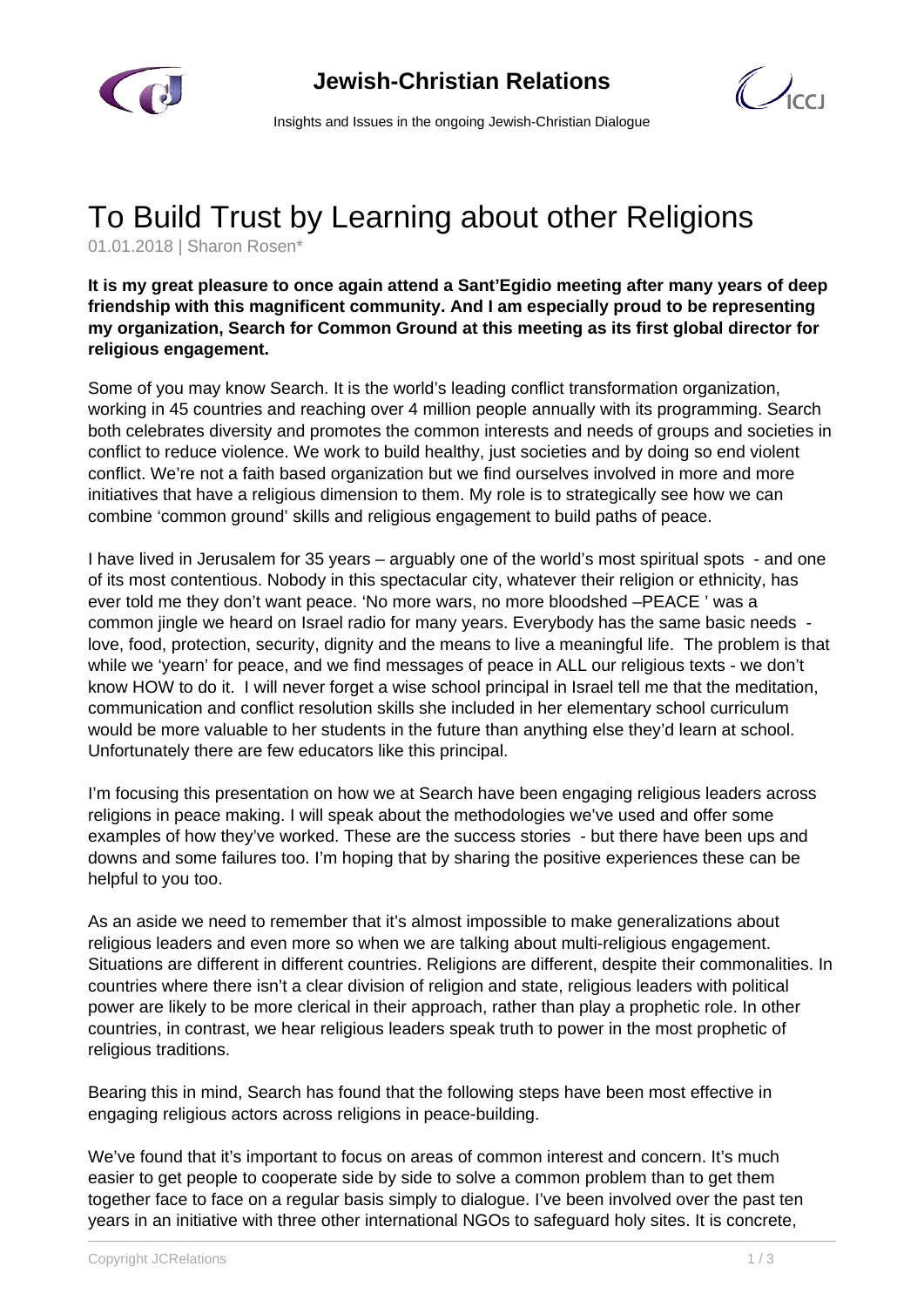encourages dialogue towards action and it's a subject that most religious leaders are prepared to get together on. They see that protecting other religions' holy places is likely to better safeguard their own.

The Universal Code of Conduct on Holy Sites which is the outcome of this initiative, has been implemented in diverse ways in countries as disparate as Bosnia- Herzegovina, Indonesia, Nigeria, Sri Lanka, India and the Holy Land. We have been running a wonderful initiative using the Code as inspiration on Mt Zion in Jerusalem. And we have engaged a wide spectrum of stakeholders in the process, in addition to the Christian and Jewish leaders on the Mount, that include the police, local government, government ministries, youth and tour guide volunteers.

To give you one take away image: Imagine Jewish and Christian volunteers cleaning away several years of dirt and rubbish from the Muslim Dajani cemetery on Mt Zion while being offered refreshments by the Ultra-Orthodox and politically right wing Jewish seminary overlooking the cemetery. The Jerusalem municipality desperately wanted the cemetery cleaned as it is adjacent to the shared holy site of the Room of the Last Supper and King David's tomb which is visited by over 2 million pilgrims annually. But the Dajani-Daoudi family wanted no contact with the Jewish municipality. Yet after some trust building on all sides, the cemetery gates were opened voluntarily by the Dajani-Daoudi family and with the nod of the municipality, the volunteers got to work.

Secondly it's important to not limit engagement with religious actors to those who are the most 'official' or high level leaders. Sometimes the real authority or influence is at the community level or the person a community believes most represents them.

I saw that in Nigeria a couple of months ago when I met with religious actors, men and women, Muslims and Christians, heads of communities who have been meeting regularly during the past year and have created a 10 point policy program for protecting sacred sites in Northern Nigeria. The points were practical and doable but I was struck by one in particular – Corporate Responsibility for attacks on holy sites. 'Few are guilty but all are responsible'. Few may be damaging or destroying holy sites and exacerbating religious tensions but all are responsible for protecting them and reducing tension. They added that 'Responsible leaders need to 'look into the mirror more than out of the window' (in other words, they need to self-reflect rather than blame others) when things go wrong'. Engaging with religious actors also means throwing the net out as wide as possible – being as inclusive as you can. In peace-building, we also need to meet with the people we would not choose to have dinner with!

Thirdly, the word religious 'actor' also includes women. All too often traditional religious authorities don't view women as leaders and the women themselves can't imagine themselves as religious leaders. What results is a perpetuation of the religious male leadership cycle which absents half the world's population. Women are totally underrepresented in multi-religious meetings dealing with conflict, and this is to the detriment of everyone, men included - even if they don't yet realize it!

For the past year I have been leading a religious leaders' initiative in Israel within three communities, the Haredi/Ultra Orthodox, the National Religious and the Muslim. When we asked the 3 advisors working with us to recruit both male and female participants for each of the groups, we were told categorically by two of them that there weren't any women to recruit. The third advisor said it would be very difficult. I'll leave you to decide who said what! Suffice to say that we insisted and we now not only have equal numbers of women and men but highly enthusiastic female groups who are motivated to create change. I believe they will.

Fourthly in the process of reconciliation it is important to engage other stakeholders in addition to religious leaders – stakeholders such as politicians at the national and local levels, the police and sometimes even the media. I gave some illustration of this earlier with the Mt Zion example. All too